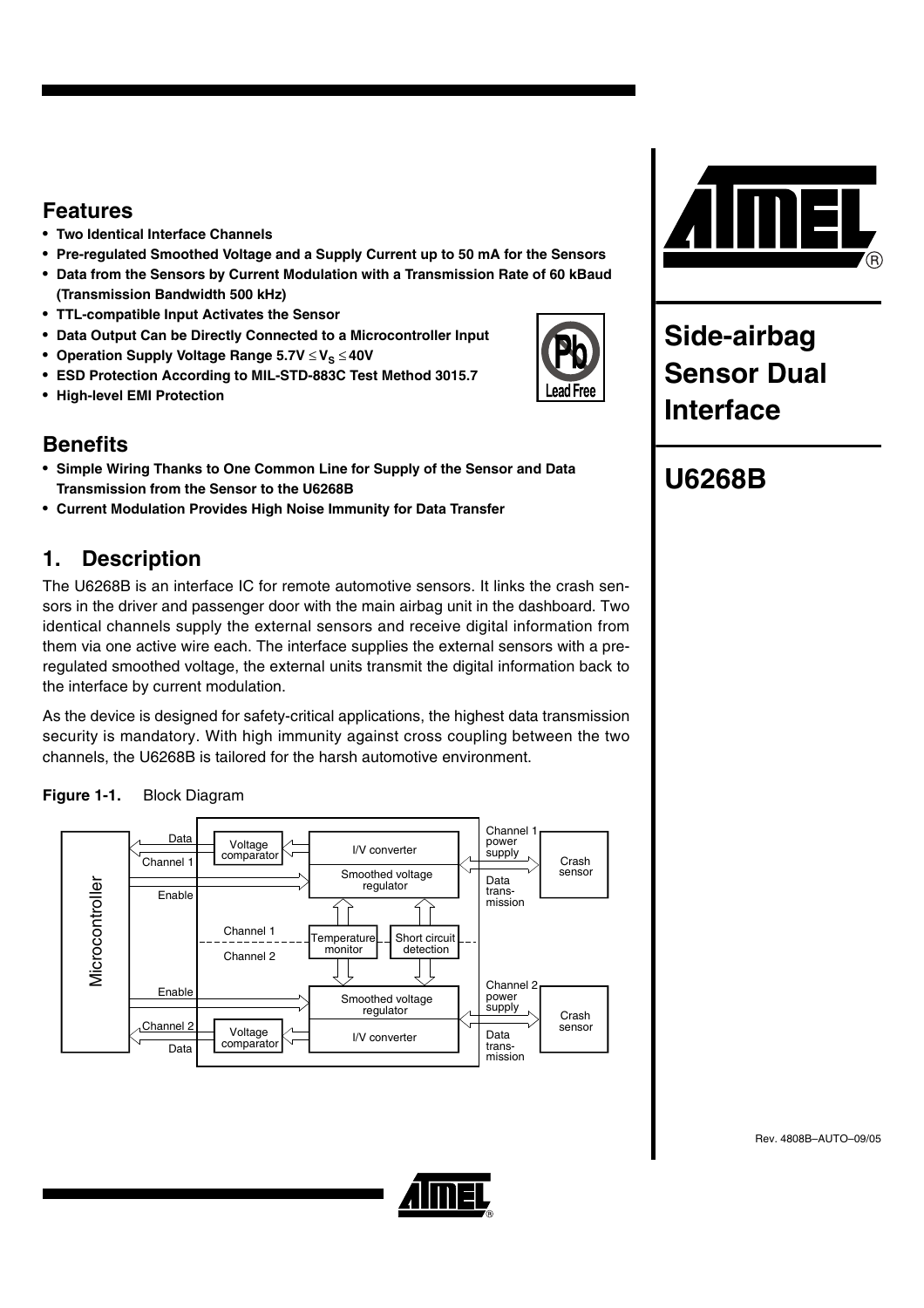

# **2. Pin Configuration**

**Figure 2-1.** Pinning SO16



#### **Table 2-1.** Pin Description

| <b>Pin</b>     | Symbol           | <b>Function</b>                                                                                |
|----------------|------------------|------------------------------------------------------------------------------------------------|
| 1              | <b>GND</b>       | Ground and reference pin                                                                       |
| $\overline{2}$ | RETURN1          | Return line of the external unit, internally connected to GND via a line-protection transistor |
| 3              | OUT <sub>1</sub> | Voltage-stabilized supply output and current-modulation input                                  |
| 4              | VS.              | Supply voltage of the IC                                                                       |
| 5              | OUT <sub>2</sub> | Voltage-stabilized supply output and current-modulation input                                  |
| 6              | <b>SC</b>        | Smooth time constant for slow voltage change at both OUT pins                                  |
| $\overline{7}$ | RETURN2          | Return line of the external unit, internally connected to GND via a line-protection transistor |
| 8, 9           | <b>GND</b>       | Ground and reference pin                                                                       |
| 10             | ENABLE2          | Controls OUT1 voltage<br>ENABLE1 High = OUT1 active, ENABLE1 Low or open = OUT1 switched off   |
| 11             | CLL <sub>2</sub> | Current logic level output (low at high OUT2 current, monitoring via OCM2)                     |
| 12             | OCM <sub>2</sub> | Analog current output, representing 1/10 current of OUT2                                       |
| 13             | OCM <sub>1</sub> | Analog current output, representing 1/10 current of OUT1                                       |
| 14             | CLL <sub>1</sub> | Current logic level output (low at high OUT1 current, monitoring via OCM1)                     |
| 15             | ENABLE1          | Controls OUT2 voltage<br>ENABLE2 High = OUT2 active, ENABLE1 Low or open = OUT2 switched off   |
| 16             | <b>GND</b>       | Ground and reference pin                                                                       |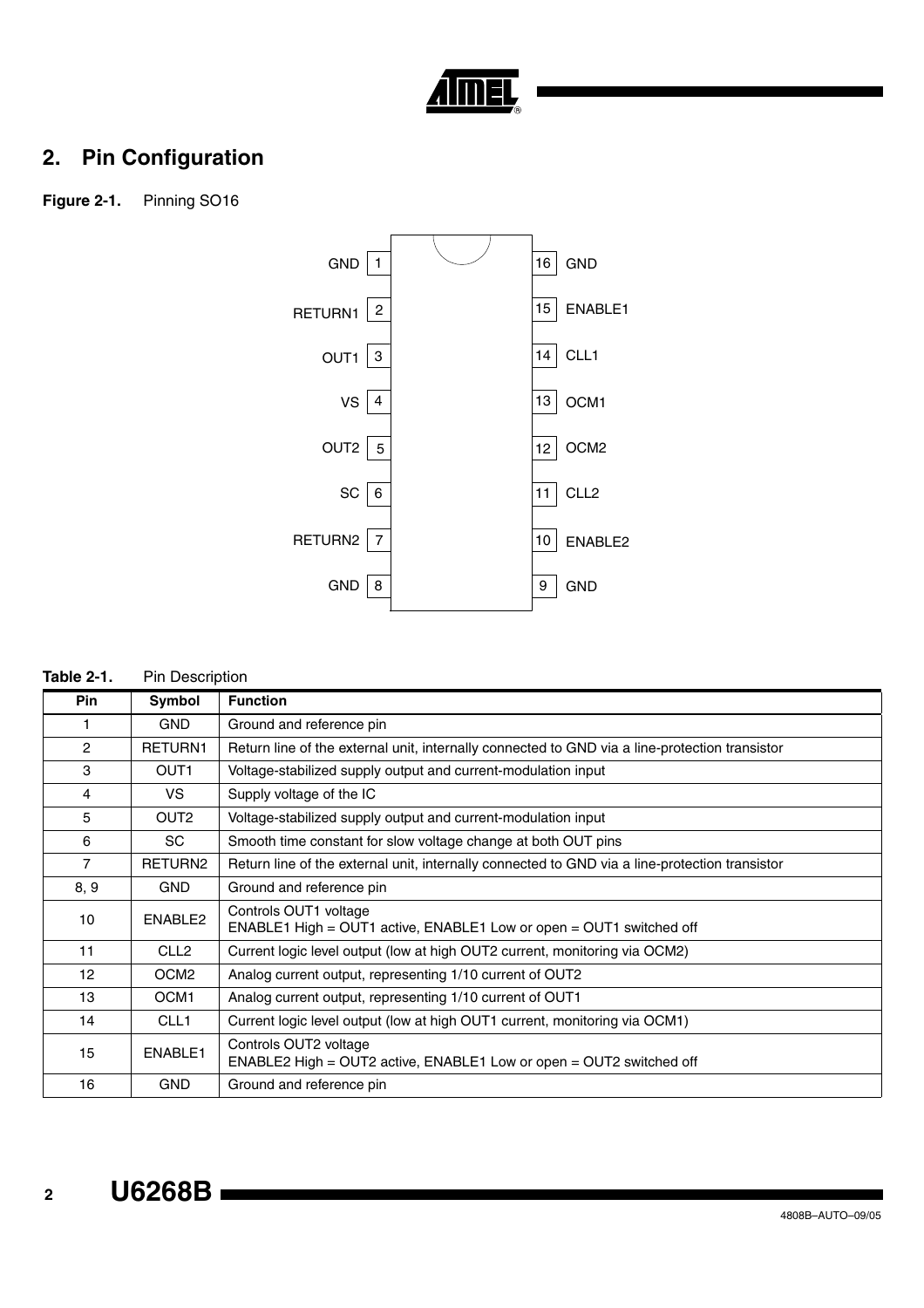**U6268B**

**Figure 2-2.** Functional Block Diagram



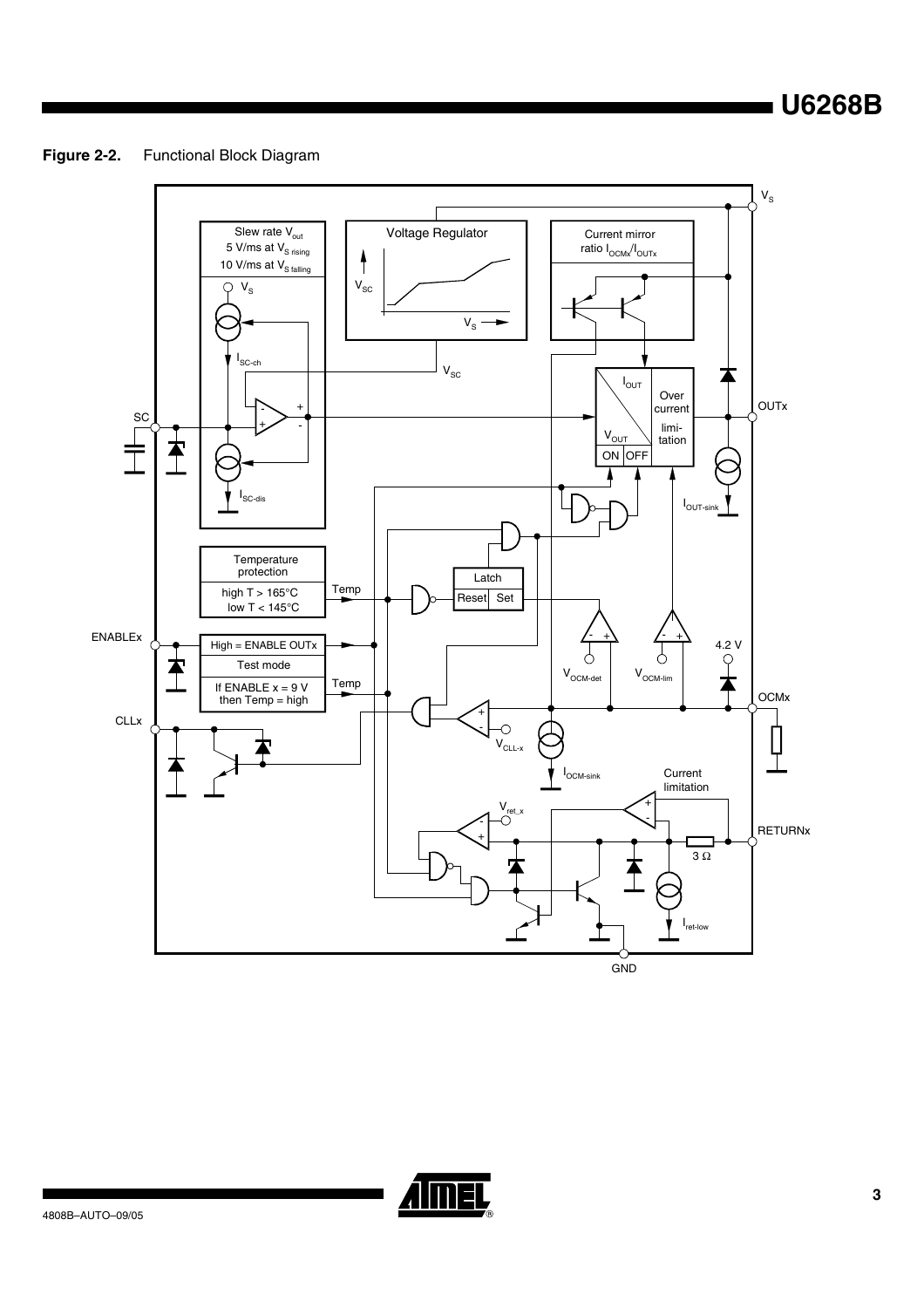

### **3. Functional Description**

### $3.1 \tV<sub>S</sub>$

The IC and the external units are powered via the  $V<sub>S</sub>$  pin 4. This pin is connected to the battery via a reverse battery protection diode. An electrolythic capacitor of 22 µF smoothes the voltage and absorbs positive and negative transients.

### **3.2 OUT1, OUT2**

OUTx provides a smoothed, very slowly changing supply voltage for the external units and monitors the output current. During normal operating conditions, the OUTx voltage is typically 3V below  $V_{\rm S}$ , and changes very slowly with a varying battery voltage in order to suppress disturbances in the data transmission. At low  $V_S$  (5.7V to 8.5V), the OUTx voltage is typically 0.5V below  $V_{\rm S}$ . This voltage difference is reduced in to ensure sufficient supply voltage for the external unit between OUTx and RETURNx. The output current capability is 50 mA. The internal pulldown current at OUTx is typically 3 mA.

<span id="page-3-0"></span>



The data transmission from the external unit to the interface IC is carried out on the same line by varying the current level. The quiescent current consumption of the external unit is about 5 to 15 mA. This current level is interpreted as logic high level at the CLL pin. The external unit can switch on an additional current of 30 mA, interpreted by the interface as logic low. The slope time of the current pulse is approximately 1  $\mu$ s which is suitable for a transmission rate up to 60 kBaud. The necessary transmission bandwidth of greater than 500 kHz between OUTx and OCMx is guaranteed (see ["Application Circuit" on page 12\)](#page-11-0). To achieve good current transmission behavior, the dynamic resistance of OUTx may not exceed 12Ω within the bandwidth range (total of 15Ω for OUTx and RETURN).

The OUTx voltage can be switched off by  $ENABLEx = LOW$  to reset the external unit and to reduce power dissipation during fault conditions.

The OUT pins are protected against overtemperature and short circuits. A reverse polarity diode at pin  $V_S$  (pin 4) ensures that no current is fed back to the  $V_{Batt}$  system in the case of a short between OUTx and  $V_{Batt}$ . A minimum capacity of 33 nF is required at the pins OUTx.

 **4**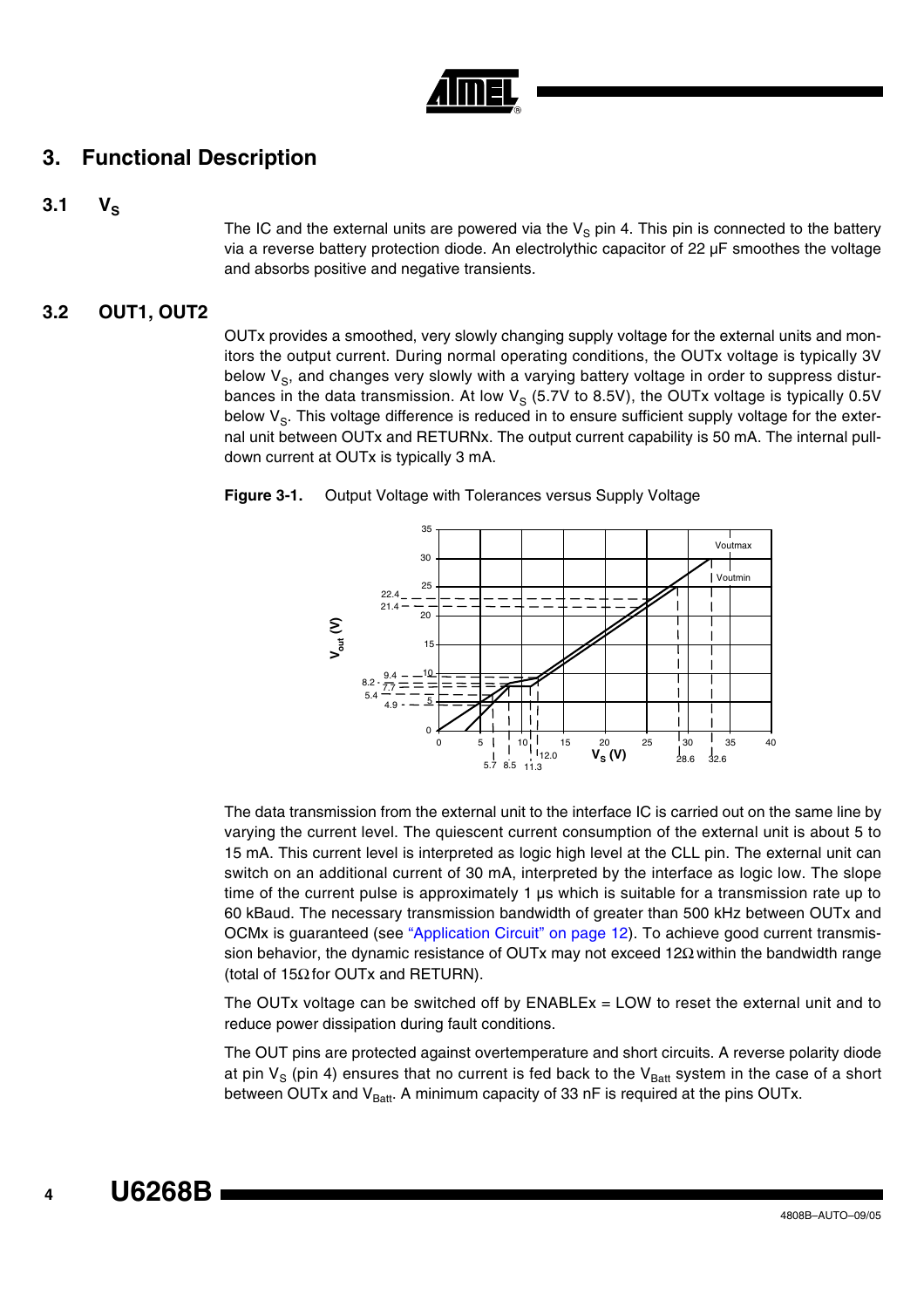**U6268B**

### **3.3 ENABLE1, ENABLE2**

ENABLEx is a microcontroller-compatible input which switches the related output on or off.

- A low or open circuit applied to ENABLEx switches off the related OUTx and RETURNx (high impedance). A sink current at pin OUTx discharges the capacitive load.
- A high applied to ENABLEx switches on the related OUTx and RETURNx to supply the external unit.

### **3.4 OCM1, OCM2**

The output current of OUTx is monitored with a transmission factor of 0.1 to the OCMx. With a resistor from OCM to GND, the current is converted to a voltage. The electrical characteristics are specified by  $R_{OCM}$  = 750Ω. The CLL-current threshold, the OUT-current limitation and the OUT-current detection can be changed by varying  $R_{OCM}$  in a range of 500Ω to 1 kΩ.

Current monitoring enables the device to detect overcurrent conditions at OUTx (short-circuit to GND or RETURNx) and low current conditions at OUTx (short-circuit to  $V_{\text{Ratt}}$  or open load).

The internal pull-down current at OUTx creates no OCMx-current. During ENABLE, the minimum voltage at OCMx is the saturation voltage of an internal NPN-transistor with typically 0.1V. The maximum voltage at OCM is limited by an internal clamping diode to 5.3V.

### **3.5 CLL1, CLL2**

The current at pin OUTx is evaluated logically and ready to use for a microcontroller input. With this stage, the logic data transmission from the external unit to the interface is completed.

CLLx is the output stage of a comparator with an internal threshold and with the OCMx input. A OCMx voltage higher than 2.4V creates a logic low at CLLx, and a OCMx voltage lower than 1.43V creates a logic high at CLLx. The comparator has an internal hysteresis of typically 0.4V.

With the pull-down resistor  $R_{\text{OCMx}} = 750\Omega$  at OCMx, the correct OUTx-current threshold related to the logical output CLLx is ensured. The CLLx is low if the OUTx-current is higher than 27.3 mA, and the CLLx is "high", if the OUTx-current is lower than 19.1 mA. The comparator has an internal hysteresis of typically 5 mA. The tolerance of the ROCM resistor is assumed to be 0%.

The CLL pin is an open-collector output and needs a pull-up resistor of typically 2 kΩ to the 5-V supply. For ESD protection, a 7-V Zener diode is implemented.

### **3.6 RETURN 1, RETURN 2**

The RETURNx pin provides a low-ohmic connection to GND via a switched open-collector NPNtransistor. If ENABLEx is high, RETURNx is switched on with a saturation voltage of less than 0.5V at  $I_{\text{RETURNx}}$  ≤ 50 mA. If ENABLEx is low or open, RETURNx is a current sink with ≤ 2 mA. RETURNx is current-limited at typically 150 mA.

### **3.7 SC**

The smooth capacitor is designed to realize the long-time constant for the slow voltage change at OUTx for both interface channels. The capacity is typically 22 nF. At the rising edge of  $V_{\text{Batt}}$ , the maximum slew rate is  $V_{\text{OUTX}} = 5 \text{ V/ms}$ , and at the falling edge of  $V_{\text{Batt}}$ , the maximum slew rate is  $V_{\text{OUTx}} = 10$  V/ms.

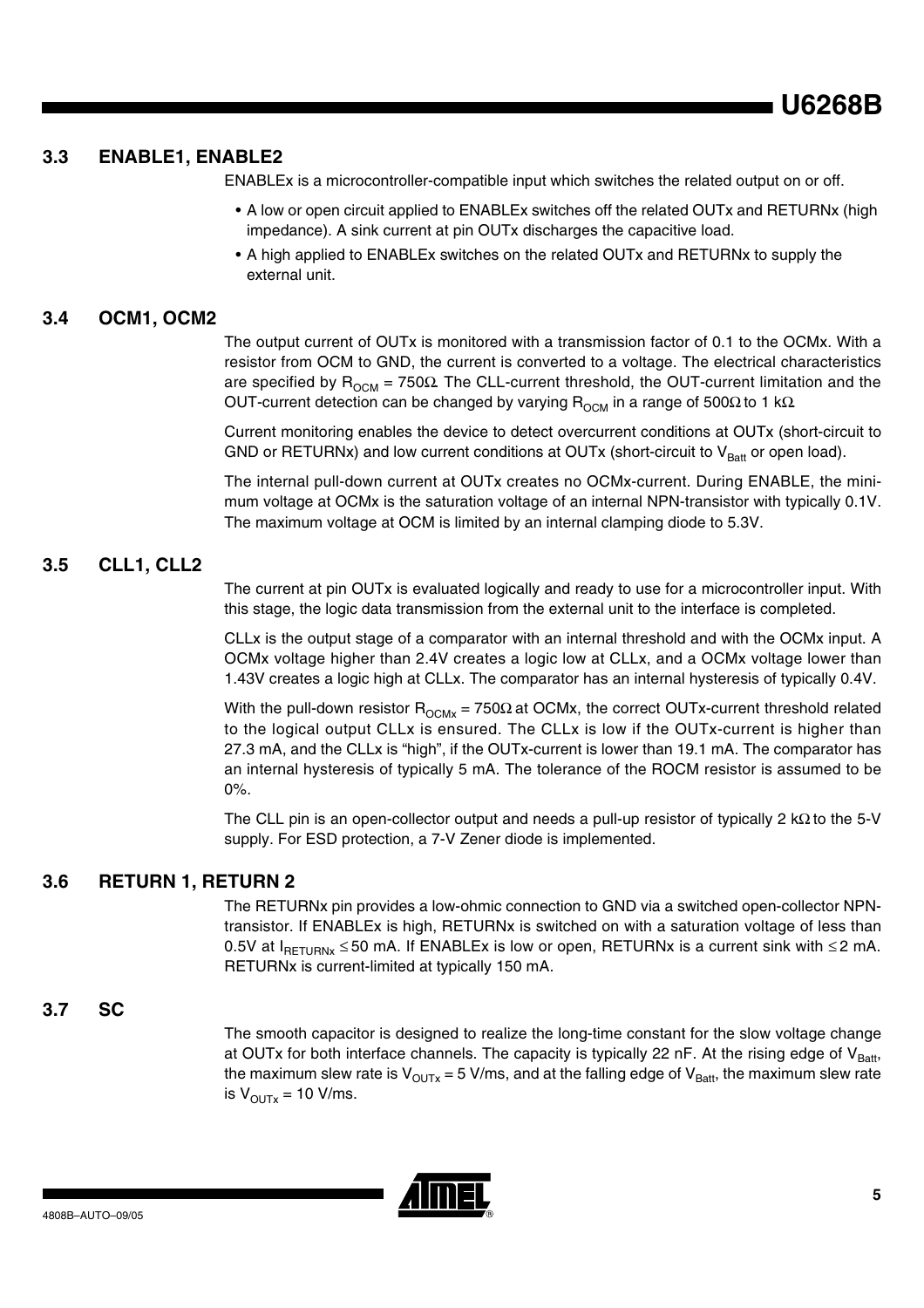

### <span id="page-5-0"></span>**3.8 GND Pins**

A GND bond from the chip to pin 1 and pin 8 provides high ground breakage security and the lowest voltage drop and ground shift between the IC and circuit ground. The four GND pins and the die pad are directly connected to the copper leadframe, resulting in a very low thermal resistance,  $R_{thJC}$ . To also achieve a low ambient thermal resistance  $(R_{thJA})$  it is recommended metal parts of the housing be connected in a proper way with the GND pins.

### **3.9 Power Dissipation**

Worst case calculation of the supply current  $I_S$ :

 $I_S = 1.278 \times (I_{OUT1} + I_{OUT2}) + 18 \text{ mA}$ 

Worst case calculation of the IC's power dissipation  $P_V$ :

 $P_V = (V_S \times I_S) - [(V_S - V_{diff} - V_{ret-sat}) \times (I_{OUT1} + I_{OUT2}) + R_{OCM} \times ((I_{OUT1}^2 + I_{OUT2}^2)/81)]$ 

 $V_S$  = Supply voltage (5.7 to 25V)

 $V_{diff} = V_S$  to  $V_{OUTX}$  voltage difference

 $V_{\text{diff}} = 3.6 \text{ V}$  at 12  $V \leq V_{\text{S}} \leq 25V$ 

 $V_{\text{diff}} = 0.8 \text{ V at } 5.7 \text{ V } \leq V_{\text{S}} \leq 8.5 \text{ V}$ 

 $V_{\text{ret-sat}}$  = 0.5 V saturation voltage return

 $I_{\text{OUTX}}$  = output current at pin OUTx = 0 to 60 mA

 $R_{OCM}$  = resistor at pin OCMx

An integrated overtemperature protection generates a switch-off signal at a chip temperature of typically T<sub>j</sub> = 160°C and a switch-on signal at typically T<sub>j</sub> = 150°C.

If overtemperature is detected, only the corresponding channel will be disabled. The other channel stays enabled.

The RETURNx is switched off if the voltage at RETURNx exceeds 2V (short-circuit comparator threshold) and overtemperature is detected.

The OUTx is switched off if the voltage at OCMx is higher than 4.6V (overcurrent detection level) and overtemperature is detected. The OCM voltage monitors the output current at OUTx via the current ratio of 0.1. The overcurrent-detection level of OUTx can be varied by changing the OCMx resistor. If OUTx is switched off by overtemperature and overcurrent detection, the CLLx output remains a logic low (overcurrent).

As the IC is only overtemperature-protected against short-circuit conditions at RETURNx or OUTx, it has to be checked in each application that the chip temperature does not exceed  $T_{\text{imax}}$  = 150°C in normal operation.

### **3.10 Test Hint**

The overtemperature signal can be activated by connecting ENABLE1 or ENABLE2 to 9V/10 mA.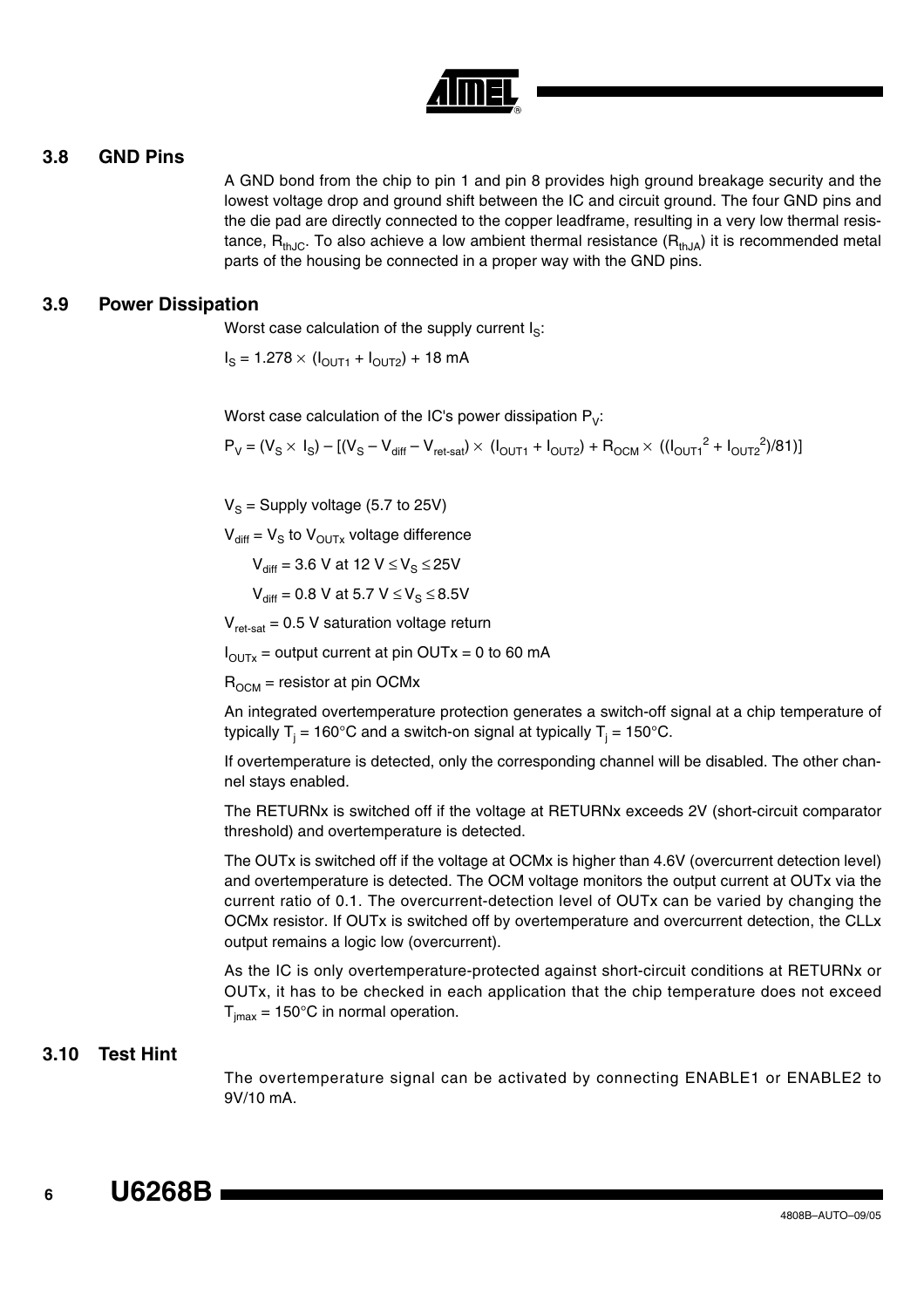# **4. Absolute Maximum Ratings**

Stresses beyond those listed under "Absolute Maximum Ratings" may cause permanent damage to the device. This is a stress rating only and functional operation of the device at these or any other conditions beyond those indicated in the operational sections of this specification is not implied. Exposure to absolute maximum rating conditions for extended periods may affect device reliability.

| <b>Parameters</b>                                                                                              | Symbol                  | Min.               | Max.     | Unit         |
|----------------------------------------------------------------------------------------------------------------|-------------------------|--------------------|----------|--------------|
| Supply voltage                                                                                                 | $V_{\rm S}$             | $-0.6$             | 40       | $\mathsf{V}$ |
| Voltage at pins CLL1, CLL2, ENABLE1,<br>ENABLE2                                                                |                         | $-0.3$             | 6        | v            |
| Voltage at SC                                                                                                  | $V_{SC}$                | $-0.3$             | 30       | V            |
| Voltage at OCM1, OCM2                                                                                          | $V^{\rm OCMX}$          | $-0.3$             | 6.8      | v            |
| Voltage at RETURN1, RETURN2                                                                                    | $V_{\sf RETURNx}$       | $-1$               | 27       | $\vee$       |
| Voltage at OUT1, OUT2                                                                                          | $V_{\text{OUTx}}$       | $-1$               | 40       | $\vee$       |
| Current at supply<br>(both channels OUTx and RETURNx shorted)                                                  | $I_{\rm S}$             |                    | 240      | mA           |
| Current at logical pins: CLL1, CLL2<br>ENABLE1, ENABLE2                                                        | ICCLX<br><b>ENABLEx</b> |                    | 3<br>0.1 | mA<br>mA     |
| Current at SC (SC related to GND or V <sub>Batt</sub> )                                                        | $I_{SC}$                | $-110$             | 220      | μA           |
| Current at pins to external unit<br>OUT1, OUT2, RETURN1, RETURN2                                               |                         | Internally limited |          |              |
| <b>ESD</b> classification<br>Human body model (100 pF, 1.5 $k\Omega$ )<br>Machine model (200 pF, $0.0\Omega$ ) | All pins                | ±2000<br>±200      |          | v<br>$\vee$  |
| Ambient temperature range                                                                                      | $T_{amb}$               | $-40$              | 95       | $^{\circ}C$  |
| Junction temperature range                                                                                     |                         | $-40$              | 150      | $^{\circ}C$  |
| Storage temperature range                                                                                      | ${\sf T}_{\sf stg}$     | $-55$              | 125      | $^{\circ}C$  |

# **5. Thermal Resistance(1)**

| ırameters          | `vmbol                       | Value | Unit<br>__ |  |
|--------------------|------------------------------|-------|------------|--|
| case<br>Junction < | $\mathsf{n}_{\mathsf{thJC}}$ | 36    | K/W        |  |

Note: 1. A good ambient thermal resistance junction ( $R_{thJA} = 65$  K/W) can be achieved by using a big pad size for ground connection near a metal component (see section ["GND Pins" on page 6\)](#page-5-0)

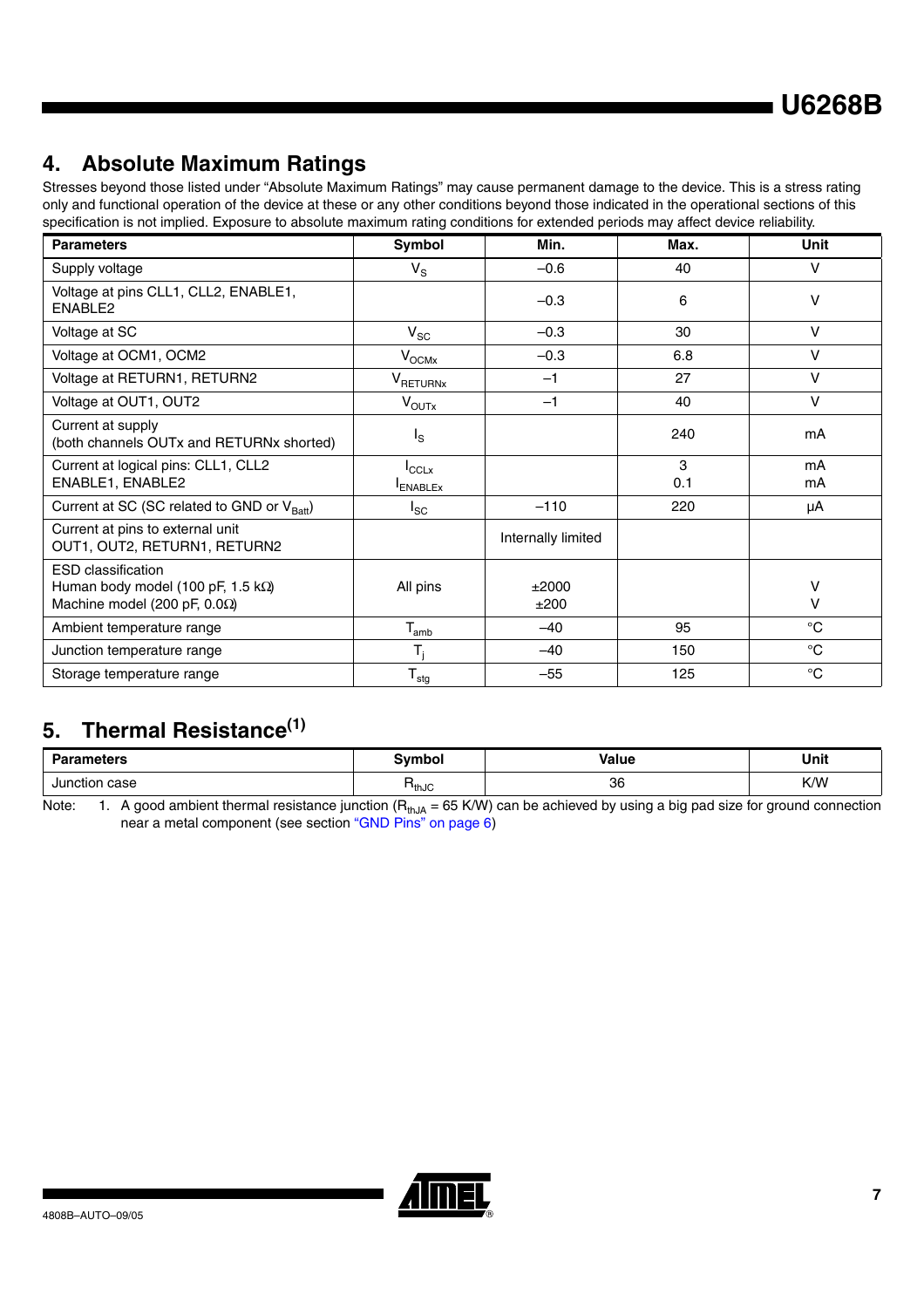|  | R) |
|--|----|

### **6. Electrical Characteristics**

 $T_{\rm amb}$  = –40°C to +95°C and T $_{\rm j}$  = –40°C to +150°C,

Operation supply-voltage range V<sub>S</sub> = 5.7V to 18V continuously, V<sub>S</sub> ≤ 25V for maximum 25 min, V<sub>S</sub> ≤ 40V for up to 500 ms. The current values are based on  $R = 750\Omega$ , 0%-resistor at OCM1/OCM2 pins.

| <b>Parameters</b>                                          | <b>Test Conditions</b>                                                                                                                 | <b>Symbol</b>                                       | Min.                  | Typ. | Max.                 | Unit     |
|------------------------------------------------------------|----------------------------------------------------------------------------------------------------------------------------------------|-----------------------------------------------------|-----------------------|------|----------------------|----------|
|                                                            | Outputs disabled, $V_S \le 18V$                                                                                                        | $I_{\rm S}$                                         |                       |      | 8                    | mA       |
|                                                            | Outputs disabled, $V_S \leq 40V$                                                                                                       | $I_{\rm S}$                                         |                       |      | 14                   | mA       |
|                                                            | One output enabled, $V_S \le 18V$                                                                                                      | $I_{\rm S}$                                         |                       |      | 13                   | mA       |
|                                                            | Both outputs enabled, $V_S \le 18V$                                                                                                    | $\mathsf{I}_\mathsf{S}$                             |                       |      | 18                   | mA       |
| <b>Supply Current</b>                                      | Output load $2 \times 15$ mA, $V_S \le 18V$                                                                                            | $I_{\rm S}$                                         |                       |      | 56                   | mA       |
| $T_i \ge 125^{\circ}C$                                     | Output load $2 \times 28$ mA, $V_S \le 18V$                                                                                            | $I_{\rm S}$                                         |                       |      | 90                   | mA       |
|                                                            | Output load $2 \times 50$ mA, $V_S \le 18V$                                                                                            | $I_{\rm S}$                                         |                       |      | 146                  | mA       |
|                                                            | Output load $2 \times 60$ mA,<br>$V_S$ ≤ 18V (T <sub>i</sub> > 125°C)                                                                  | $I_{\rm S}$                                         |                       |      | 171                  | mA       |
|                                                            | Both channels OUTx and RETURNx<br>shorted, $V_S \le 18V$                                                                               | $I_{\rm S}$                                         |                       |      | 200                  | mA       |
| <b>Function SC</b>                                         |                                                                                                                                        |                                                     |                       |      |                      |          |
| Voltage at SC                                              | $V_S = 5.7V$                                                                                                                           | $\mathsf{V}_{\mathsf{SC}}$                          | 5.1                   |      | 5.3                  | $\vee$   |
| Voltage at SC                                              | $V_{\rm s} = 12.5V$                                                                                                                    | $\mathsf{V}_{\mathsf{SC}}$                          | 9                     |      | 9.4                  | $\vee$   |
| Maximal voltage at SC                                      | $V_S = 40V$                                                                                                                            | $\mathsf{V}_{\mathsf{SCmax}}$                       |                       |      | 30                   | V        |
| SC-discharge current                                       | Voltage $SC = V_{SC} - 3V$<br>$5.7V \leq V_S \leq 40V$                                                                                 | $I_{SC\_dis}$                                       | 33                    |      | 82                   | μA       |
| SC-charge current                                          | Voltage $SC = V_{SC} - 3V$<br>$5.7V \leq V_S \leq 40V$                                                                                 | $I_{SC\_ch}$                                        | $-58$                 |      | $-20$                | μA       |
| Function OUT1 and OUT2 (See Figure 3-1 on page 4)          |                                                                                                                                        |                                                     |                       |      |                      |          |
| Voltage difference, $V_S$ to $V_{OUTX}$                    | $I_{\text{OUTX}} = 5$ to 50 mA<br>$5.7V \leq V_{S} \leq 8.5V$<br>$12V \leq V_S \leq 25V$                                               | $\mathsf{V}_{\text{diff\_low}}$<br>$V_{diff\_high}$ | 0.3<br>2.6            |      | 0.8<br>3.6           | V<br>V   |
| Output voltage OUTx                                        | $8.5V \leq V_S \leq 11.3V$                                                                                                             | $V_{OUT\_med}$                                      | 7.7                   |      |                      | $\vee$   |
| Maximal voltage at OUTx                                    | $V_S = 40V$                                                                                                                            | $V_{OUT\_max}$                                      | 25                    |      | 30                   | V        |
| Current mirror ratio, I <sub>OCMx</sub> /I <sub>OUTx</sub> | $V_S \le 40V$ , $I_{\text{OUTX}} = 5$ to 15 mA<br>$V_S \le 25V$ , $I_{OUTX} = 15$ to 50 mA<br>$V_S \le 40V$ , $I_{OUTX} = 15$ to 50 mA | $I_{OUT\_ratio}$                                    | 0.09<br>0.10<br>0.097 |      | 0.12<br>0.11<br>0.11 |          |
| Linearity of mirror ratio $I_{OCMx}/I_{OUTx}$              |                                                                                                                                        | Ratio_lin                                           | $-5$                  |      | 5                    | $\%$     |
| Dynamic resistance OUTx                                    | $V_S \leq 40V$<br>$I_{OUT}$ = 15 to 50 mA                                                                                              | $R_{OUT}$                                           | 2                     |      | 12                   | Ω        |
| Dynamic resistance<br><b>OUTx + RETURNx</b>                | $V_S \leq 40V$<br>$I_{OUT}$ = 15 to 50 mA                                                                                              | $R_{Dyn}$                                           | 4                     |      | 15                   | Ω        |
| <b>OUTx current limitation</b><br>(OUTx short to GND)      | $V_S \leq 18V$<br>$V_S \leq 40V$                                                                                                       | $I_{OUT\_lim}$                                      | $-80$<br>$-105$       |      | $-60$<br>$-60$       | mA<br>mA |
|                                                            | $T_i < 125$ °C                                                                                                                         | $I_{OUT\_det}$                                      | $-70$                 |      | $-51$                | mA       |
| Overcurrent detection level                                | $T_i \ge 125^{\circ}C$<br>Always valid: current limitation is<br>higher than overcurrent detection                                     | $I_{OUT\_det}$                                      | $-60$                 |      | $-51$                | mA       |
| Maximum OUTx current<br>(OUTx short to GND)                | $V_S = 14V$ , OCMx shorted to GND                                                                                                      | $I_{\text{OUT\_max}}$                               | $-140$                |      | $-85$                | mA       |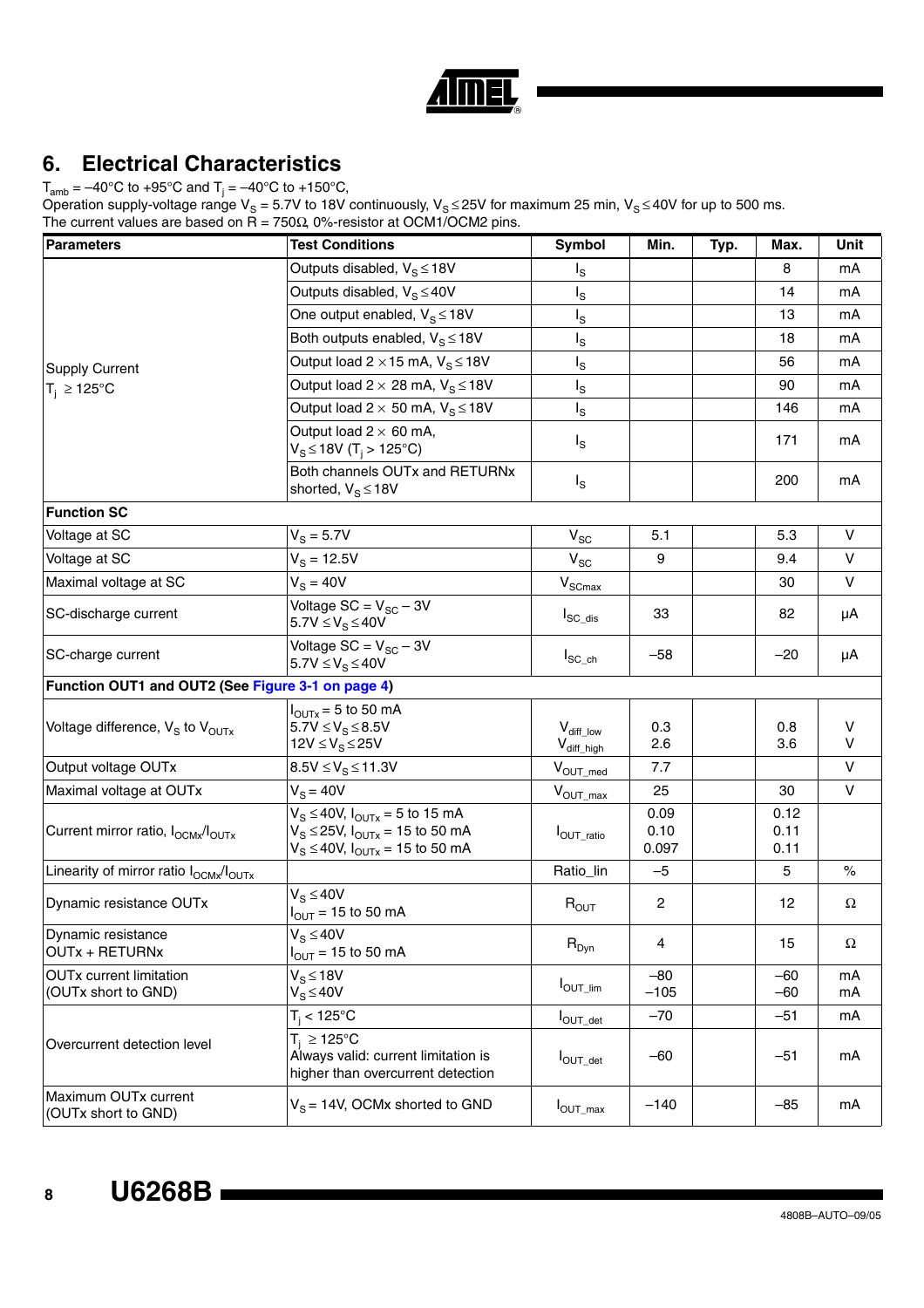**U6268B**

# **6. Electrical Characteristics (Continued)**

 $\mathsf{T}_{\mathsf{amb}}$  = –40°C to +95°C and  $\mathsf{T}_{\mathsf{j}}$  = –40°C to +150°C,

Operation supply-voltage range V<sub>S</sub> = 5.7V to 18V continuously, V<sub>S</sub> ≤ 25V for maximum 25 min, V<sub>S</sub> ≤ 40V for up to 500 ms. The current values are based on  $R = 750\Omega$ , 0%-resistor at OCM1/OCM2 pins.

| <b>Parameters</b>                                                                     | <b>Test Conditions</b>                                                                                                            | Symbol                                                                      | Min.                 | Typ. | Max.                         | <b>Unit</b>    |
|---------------------------------------------------------------------------------------|-----------------------------------------------------------------------------------------------------------------------------------|-----------------------------------------------------------------------------|----------------------|------|------------------------------|----------------|
| Leakage current at disabled OUTx                                                      | OUTx short to GND, $V_S \le 25V$<br>OUTx short to GND, $V_S \leq 38.5V$                                                           | l <sub>OUT_leak</sub>                                                       | $-0.02$<br>$-12$     |      |                              | mA<br>mA       |
| Leakage voltage at disabled OUTx                                                      | OUTx open, $V_S \leq 38.5V$                                                                                                       | $V_{OUT\_leak}$                                                             |                      |      | 4.3                          | $\vee$         |
| Internal pull-down current                                                            | $V_S \leq 18V$<br>$V_S \leq 40V$                                                                                                  | $I_{\text{OUT\_sink}}$                                                      | 1.8<br>2.5           |      | 4<br>4.5                     | mA<br>mA       |
| Supply rejection ratio                                                                | $V_{SC} = 7.6V$                                                                                                                   | $V_{rej\_mV}$                                                               |                      |      | 80                           | mV             |
| Supply rejection ratio                                                                | Variation of $V_s = 8.4V$ to 40V<br>in 10 ms                                                                                      | $V_{rej_dB}$                                                                | 51.9                 |      |                              | dB             |
| Minimum capacity at OUTx for phase<br>margin                                          |                                                                                                                                   | $C_{\text{OUT\_min}}$                                                       | 33                   |      |                              | nF             |
| Delay time with $C_{\text{out}} = 47 \text{ nF}$                                      | Switching on ENABLE = 1 to 90%<br>$V_{OUT}$ reached<br>Switching off $ENABLE = 0$ to 10%<br>$V_{\text{OUT}}$ reached              | Enable_on<br>Enable_off                                                     | 3<br>30              |      | 30<br>100                    | μs<br>μs       |
| <b>Function OCM1, OCM2</b>                                                            |                                                                                                                                   |                                                                             |                      |      |                              |                |
| Voltage threshold CLL-comparator                                                      | CLLx low-level voltage threshold<br>CLLx high-level voltage threshold<br>Voltage hysteresis                                       | $V_{CLL_L}$<br>$V_{CLLH}$<br>$V_{CLL_{NSS}}$                                | 1.75<br>1.43<br>0.26 |      | 2.4<br>1.9<br>0.6            | v<br>v<br>V    |
| Minimum voltage at OCMx                                                               | $I_{OUT} = 0$ to 5 mA                                                                                                             | $V_{\text{OCM\_min}}$                                                       |                      |      | 0.5                          | $\vee$         |
| <b>Current-limitation level</b>                                                       | $V_S \leq 40V$ , OUTx short to GND                                                                                                | $V_{OCM\_lim}$                                                              | 4.3                  |      | 5.3                          | $\vee$         |
| Overcurrent-detection level                                                           | $V_S \leq 40V$                                                                                                                    | $V_{OCM\_det}$                                                              | 4.2                  |      | 4.9                          | $\vee$         |
| Current limitation minus overcurrent<br>detection                                     | $V_{OCM\_lim} - V_{OCM\_over}$                                                                                                    | Δ_lim_OCM                                                                   | 0.15                 |      | 0.5                          | $\vee$         |
| Internal pull-down current                                                            |                                                                                                                                   | $I_{OCM\_sink}$                                                             | 0.1                  |      | 0.45                         | mA             |
| <b>Function RETURN1, RETURN2</b>                                                      |                                                                                                                                   |                                                                             |                      |      |                              |                |
| Enable high saturation voltage                                                        | $I_{\text{RETURN}} = 50 \text{ mA}$                                                                                               | $V_{ret\_sat}$                                                              |                      |      | 0.5                          | $\vee$         |
| Dynamic resistance                                                                    | $dl \ge 10$ mA                                                                                                                    | $\mathsf{R}_{\mathsf{ret}}$                                                 | $\overline{c}$       |      | 8                            | Ω              |
| <b>Current limitation</b><br>RETURNx is always higher than<br>current limitation OUTx | Enable high, $V_{\text{RETURNx}} = 2V$<br>Enable high, $V_{\text{RETURNx}} \leq 18V$<br>Enable low, $V_{\text{RETURNx}} \leq 18V$ | $I_{\mathsf{ret\_lim}}$<br>$I_{\mathsf{ret\_lim}}$<br>$I_{\text{ret\_low}}$ | 60<br>70<br>0.8      |      | 150<br>200<br>$\overline{c}$ | mA<br>mA<br>mA |
|                                                                                       | Threshold comparator,<br>switch-off return                                                                                        | $\mathsf{V}_{\mathsf{ret\_low}}$                                            | 1.4                  |      | 2                            | $\mathsf{V}$   |
| Overcurrent-detection level                                                           | Threshold comparator,<br>switch-on return<br>Hysteresis                                                                           | $\mathsf{V}_{\mathsf{ret\_high}}$<br>$V_{ret\_hys}$                         | 1.1<br>0.2           |      | 1.5<br>0.7                   | V<br>V         |
| Delay time<br>$C_{\text{RETURN}} = 47 \text{ nF}$                                     | Switching on I <sub>RETURN</sub> at 50 mA<br>Switching off IBETURN at 1 mA                                                        | t <sub>dRet</sub> _on<br>t <sub>dRet_off</sub>                              | 3<br>30              |      | 30<br>90                     | μs<br>μs       |
| Function CLL1, CLL2 (CLLx with 2 kΩ to 5V)                                            |                                                                                                                                   |                                                                             |                      |      |                              |                |
| I <sub>OUT</sub> threshold CLL comparator                                             | $R_{\text{OCM}} = 750\Omega$<br>CLL low-level threshold<br>CLL high-level threshold<br>Hysteresis                                 | $I_{CLLL}$<br>$I_{CLL_H}$<br>$I_{CLL\_hys}$                                 | 23.3<br>19.1<br>3.5  |      | 27.3<br>22.3<br>8.2          | mA<br>mA<br>mA |
| CLL saturation voltage                                                                | $I_{CLL} \leq 2.5$ mA                                                                                                             | $V_{CLL\_sat}$                                                              |                      |      | 0.4                          | V              |
| CLL leakage current                                                                   | $V_{CLL} \leq 6.5V$                                                                                                               | I <sub>CLL_leak</sub>                                                       |                      |      | $\mathbf{1}$                 | μA             |

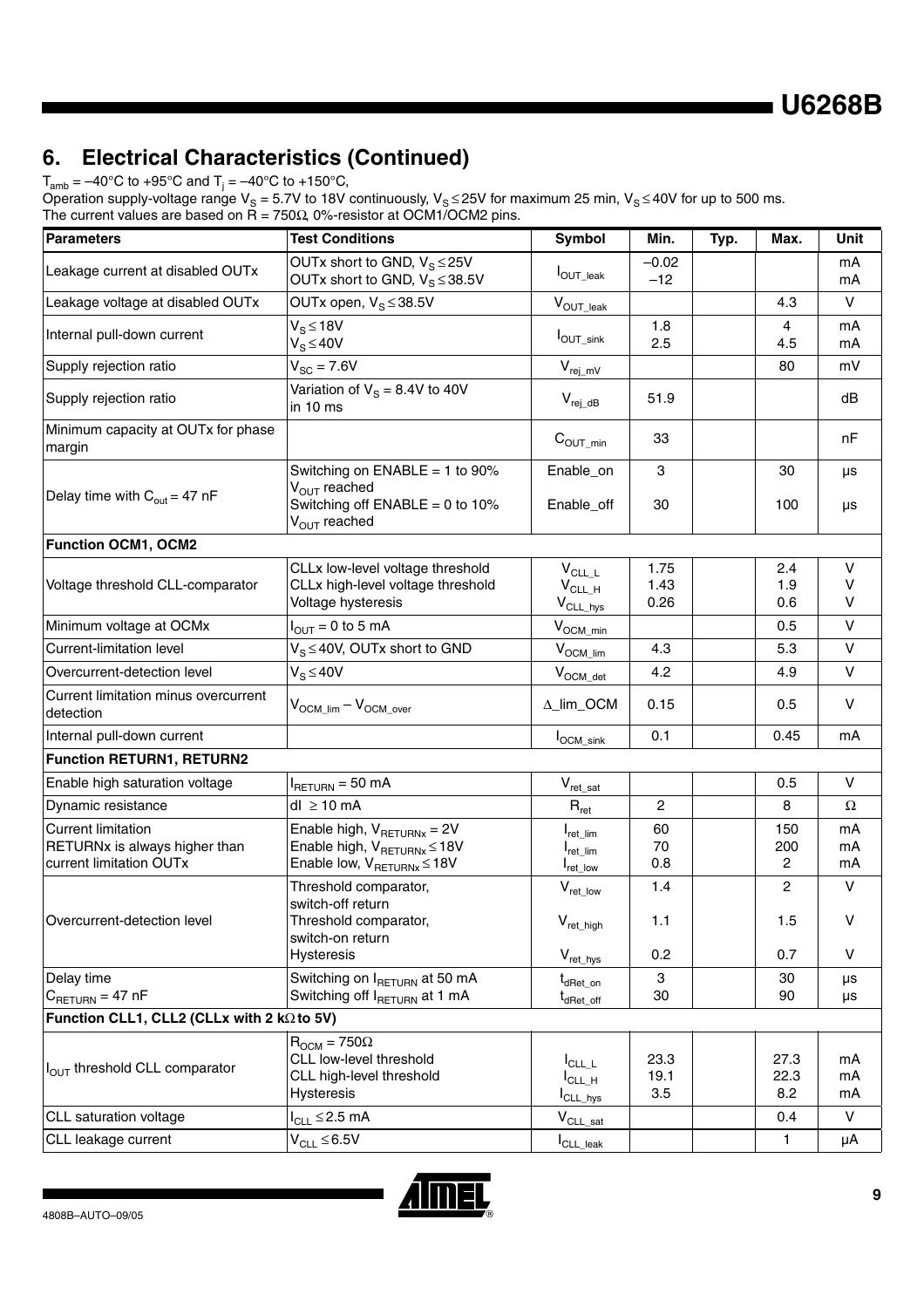

# **6. Electrical Characteristics (Continued)**

 $\mathsf{T}_{\mathsf{amb}}$  = –40°C to +95°C and  $\mathsf{T}_{\mathsf{j}}$  = –40°C to +150°C,

Operation supply-voltage range V<sub>S</sub> = 5.7V to 18V continuously, V<sub>S</sub> ≤ 25V for maximum 25 min, V<sub>S</sub> ≤ 40V for up to 500 ms. The current values are based on  $R = 750\Omega$ , 0%-resistor at OCM1/OCM2 pins.

| <b>Parameters</b>                                                                                              | <b>Test Conditions</b>                                                                                                                                                                         | Symbol                                                                                      | Min.            | Typ. | Max.             | <b>Unit</b>                                       |
|----------------------------------------------------------------------------------------------------------------|------------------------------------------------------------------------------------------------------------------------------------------------------------------------------------------------|---------------------------------------------------------------------------------------------|-----------------|------|------------------|---------------------------------------------------|
| Response time to current change                                                                                | I <sub>OUT</sub> to CLL rise<br>$I_{\text{OUT}}$ to CLL fall<br>Maximum difference between rise and<br>fall time                                                                               | $t_{\text{CII rise}}$<br>$\mathrm{t}_{\mathrm{CII\_fall}}$<br>$t_{\Delta\text{-rise-fall}}$ | 0.1<br>0.1      |      | 2<br>2<br>1      | μs<br>μs<br>μs                                    |
| CLL output switching speed                                                                                     | Rise<br>Fall                                                                                                                                                                                   | $t_{CLL\_rise}$<br>$t_{CLL-fall}$                                                           |                 |      | 1<br>1           | μs<br>μs                                          |
| Current transmission rate                                                                                      |                                                                                                                                                                                                |                                                                                             | 60              |      |                  | kHz                                               |
| Current transmission 3 dB bandwidth                                                                            |                                                                                                                                                                                                |                                                                                             | 500             |      |                  | kHz                                               |
| <b>Function ENABLE1, ENABLE2</b>                                                                               |                                                                                                                                                                                                |                                                                                             |                 |      |                  |                                                   |
| Enable high-level threshold                                                                                    |                                                                                                                                                                                                | $V_{Enable\_on}$                                                                            | $\overline{c}$  |      | 6.5              | $\vee$                                            |
| Enable low-level threshold                                                                                     |                                                                                                                                                                                                | $V_{Enable\_off}$                                                                           | $-0.3$          |      | $+0.8$           | $\vee$                                            |
| Enable input pull-down current<br>(to ensure output disabled during<br>power-off and reset of microcontroller) |                                                                                                                                                                                                | Enable                                                                                      | 10              |      | 100              | μA                                                |
| <b>Power Dissipation</b>                                                                                       |                                                                                                                                                                                                |                                                                                             |                 |      |                  |                                                   |
| Power dissipation 1<br>$T_i \ge 125^{\circ}C$                                                                  | $V_{\rm s} = 18V,$<br>$I_{OUT1} = 28$ mA,<br>I <sub>OUT2</sub> at overcurrent detection level<br>or<br>$I_{\text{OUT2}} = 28 \text{ mA}$ ,<br>I <sub>OUT1</sub> at overcurrent detection level | $\mathsf{P}_{\mathsf{dis1}}$                                                                |                 |      | 1                | W                                                 |
| Power dissipation 2<br>$T_i \ge 125^{\circ}C$                                                                  | $V_{\rm s} = 18V$ ,<br>$I_{\text{OUT1}} = I_{\text{OUT2}} = 28 \text{ mA}$                                                                                                                     | $P_{dis2}$                                                                                  |                 |      | 0.75             | W                                                 |
| <b>Selective Overtemperature Protection</b>                                                                    |                                                                                                                                                                                                |                                                                                             |                 |      |                  |                                                   |
| Logic AND connected with overcurrent Switch off<br>detection<br>(RETURNx, OUTx)                                | Switch on<br><b>Hysteresis</b>                                                                                                                                                                 | Temp_off<br>Temp_on<br>Temp_hys                                                             | 155<br>145<br>5 |      | 165<br>155<br>20 | $\rm ^{\circ}C$<br>$\rm ^{\circ}C$<br>$^{\circ}C$ |
| Time delay until overtemperature<br>shut-down                                                                  | $V_S = 25V$ , $T_{amb} = 125^{\circ}C$<br>$OUT1 = OUT2 = GND$                                                                                                                                  | $t_{\text{del}}$                                                                            | 100             |      |                  | ms                                                |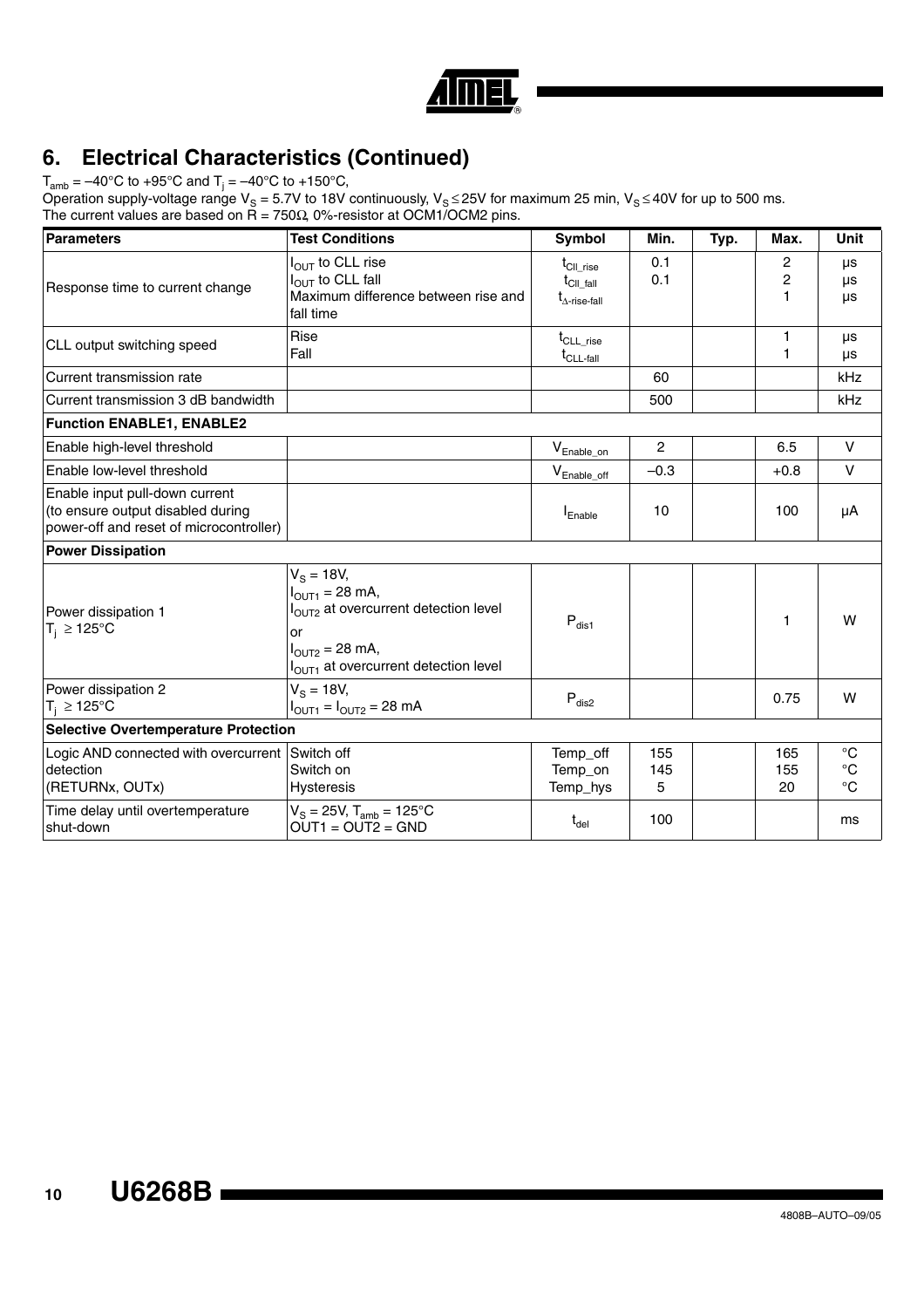# **7. Timing Diagrams**

**Figure 7-1.** Variation of Power Supply







(Pulse/pause time depends on power disipation and  $R_{thJA}$ )

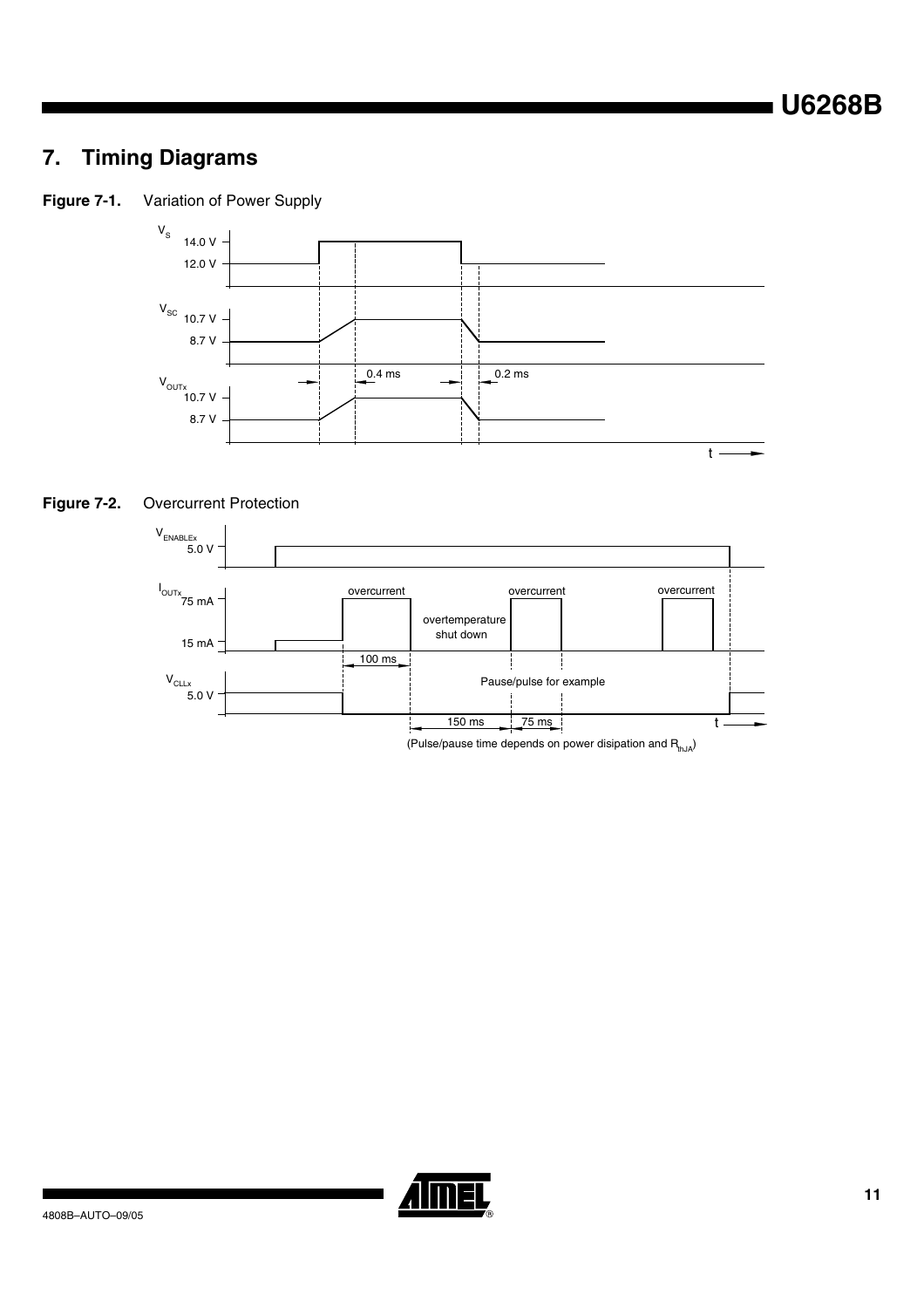

### **Figure 7-3.** Data Transmission



<span id="page-11-0"></span>

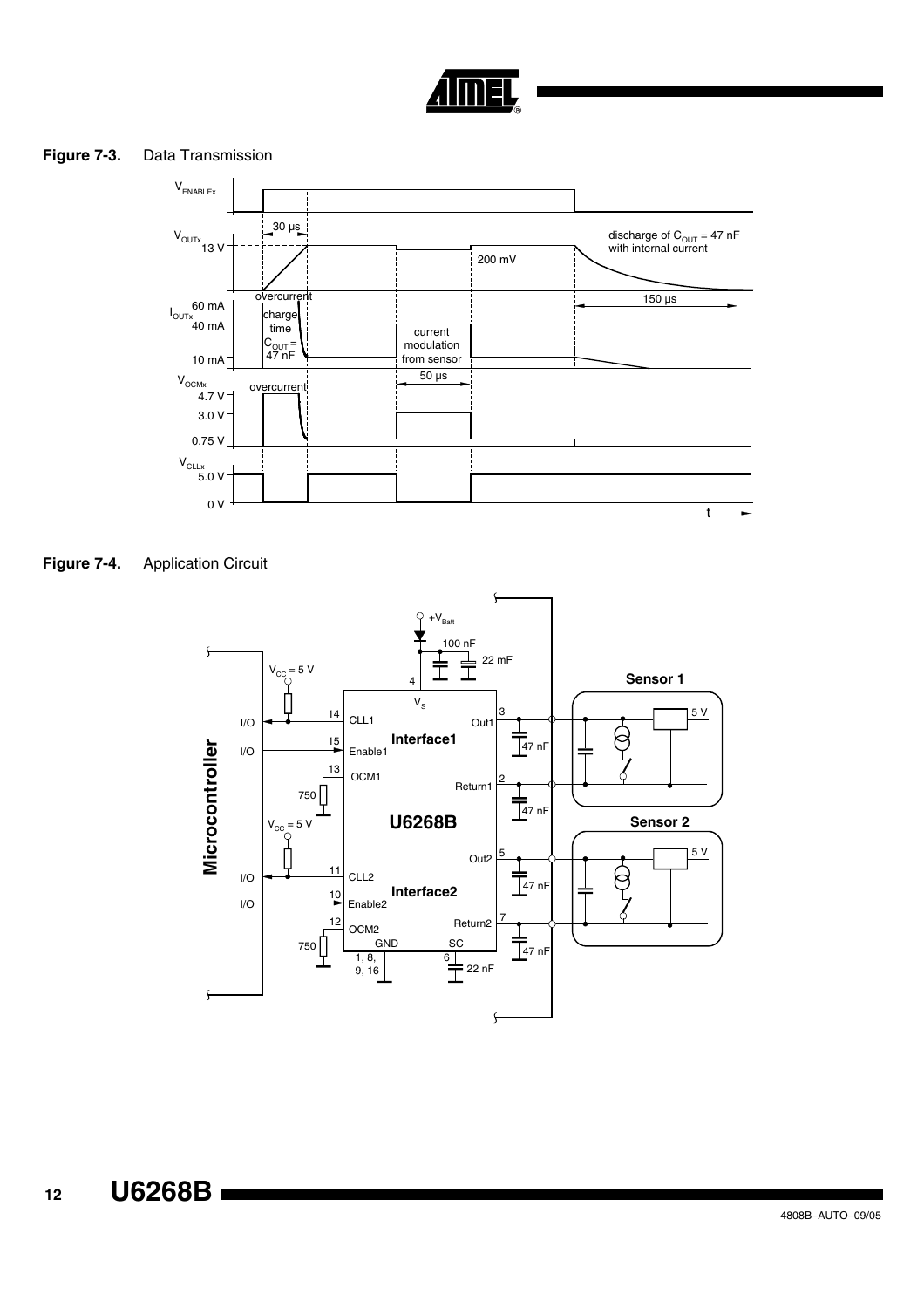# **8. Ordering Information**

| <b>Extended Type Number</b> | Package | Remarks                   |
|-----------------------------|---------|---------------------------|
| U6268B-MFPG3Y               | SO16    | Taped and reeled, Pb-free |

### **9. Package Information**



# **10. Revision History**

Please note that the following page numbers referred to in this section refer to the specific revision mentioned, not to this document.

| <b>Revision No.</b> | <b>History</b>                                    |
|---------------------|---------------------------------------------------|
|                     | • Put datasheet in a new template                 |
| 4808B-AUTO-09/05    | • Pb-free logo on page 1 added                    |
|                     | • Table "Ordering Information" on page 13 changed |